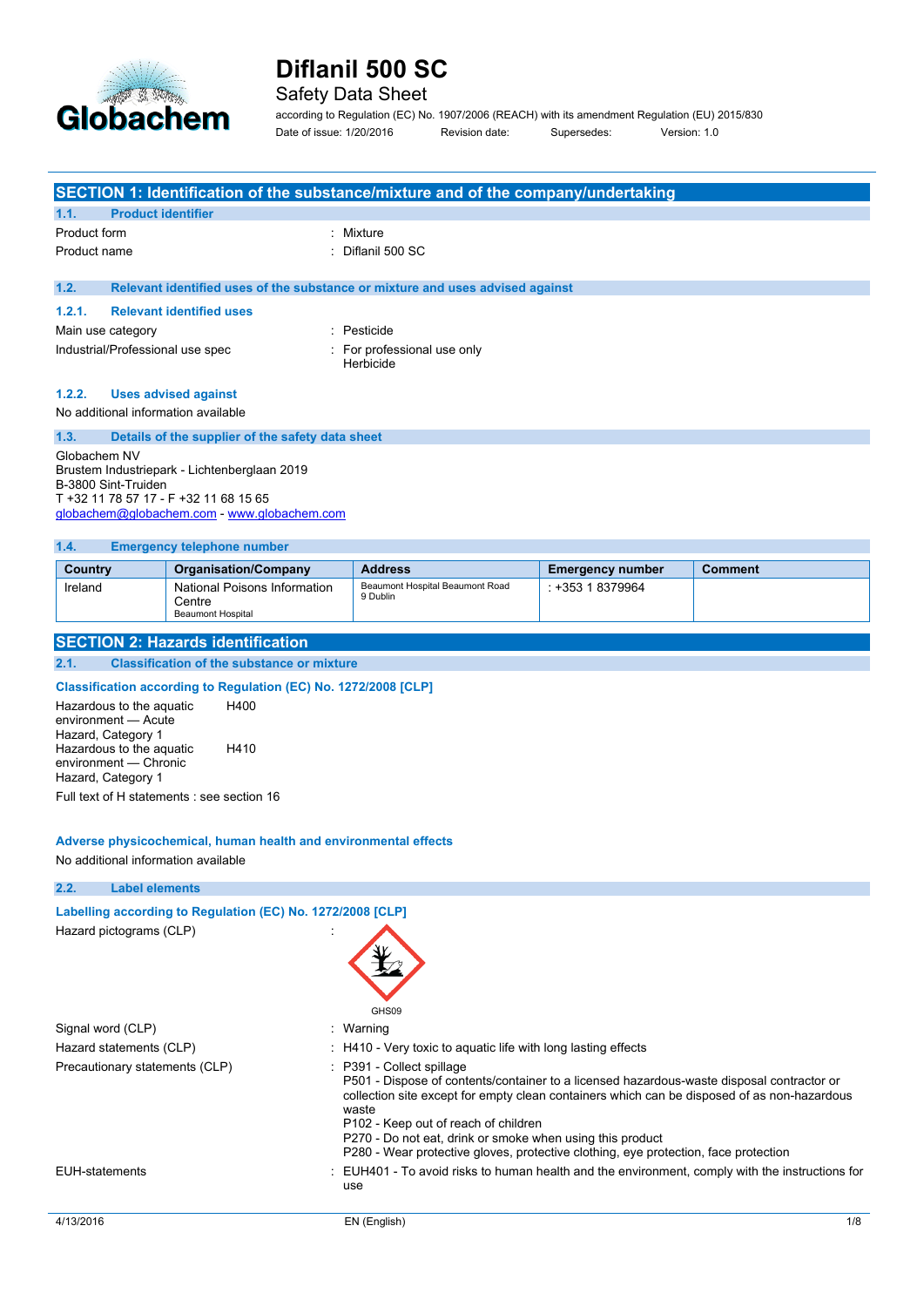# Safety Data Sheet

according to Regulation (EC) No. 1907/2006 (REACH) with its amendment Regulation (EU) 2015/830

## **2.3. Other hazards**

### No additional information available

## **SECTION 3: Composition/information on ingredients**

**3.1. Substance**

Not applicable

### **3.2. Mixture**

| <b>Name</b>  | <b>Product identifier</b>                         | $\%$    | <b>Classification according to</b><br>Directive 67/548/EEC | <b>Classification according to</b><br><b>Regulation (EC) No.</b><br>1272/2008 ICLP1 |
|--------------|---------------------------------------------------|---------|------------------------------------------------------------|-------------------------------------------------------------------------------------|
| Diflufenican | (CAS No) 83164-33-4<br>(EC index no) 616-032-00-9 | 41.5998 | R52/53                                                     | Aquatic Chronic 3, H412                                                             |

Full text of R- and H-statements: see section 16

|        | <b>SECTION 4: First aid measures</b>                                |                                                                                                                                                                      |
|--------|---------------------------------------------------------------------|----------------------------------------------------------------------------------------------------------------------------------------------------------------------|
| 4.1.   | <b>Description of first aid measures</b>                            |                                                                                                                                                                      |
|        | First-aid measures general                                          | Never give anything by mouth to an unconscious person. If you feel unwell, seek medical<br>advice (show the label where possible).                                   |
|        | First-aid measures after inhalation                                 | Allow breathing of fresh air. Allow the victim to rest.                                                                                                              |
|        | First-aid measures after skin contact                               | Remove affected clothing and wash all exposed skin area with mild soap and water, followed<br>by warm water rinse.                                                   |
|        | First-aid measures after eye contact                                | Rinse immediately with plenty of water. Obtain medical attention if pain, blinking or redness<br>persist.                                                            |
|        | First-aid measures after ingestion                                  | Rinse mouth. Do NOT induce vomiting. Obtain emergency medical attention.                                                                                             |
| 4.2.   | Most important symptoms and effects, both acute and delayed         |                                                                                                                                                                      |
|        | Symptoms/injuries                                                   | : Not expected to present a significant hazard under anticipated conditions of normal use.                                                                           |
| 4.3.   |                                                                     | Indication of any immediate medical attention and special treatment needed                                                                                           |
|        | No additional information available                                 |                                                                                                                                                                      |
|        | <b>SECTION 5: Firefighting measures</b>                             |                                                                                                                                                                      |
| 5.1.   | <b>Extinguishing media</b>                                          |                                                                                                                                                                      |
|        | Suitable extinguishing media                                        | : Foam. Dry powder. Carbon dioxide. Water spray. Sand.                                                                                                               |
|        | Unsuitable extinguishing media                                      | Do not use a heavy water stream.                                                                                                                                     |
| 5.2.   | Special hazards arising from the substance or mixture               |                                                                                                                                                                      |
|        | No additional information available                                 |                                                                                                                                                                      |
| 5.3.   | <b>Advice for firefighters</b>                                      |                                                                                                                                                                      |
|        | Firefighting instructions                                           | : Use water spray or fog for cooling exposed containers. Exercise caution when fighting any<br>chemical fire. Prevent fire-fighting water from entering environment. |
|        | Protection during firefighting                                      | : Do not enter fire area without proper protective equipment, including respiratory protection.                                                                      |
|        | <b>SECTION 6: Accidental release measures</b>                       |                                                                                                                                                                      |
| 6.1.   | Personal precautions, protective equipment and emergency procedures |                                                                                                                                                                      |
| 6.1.1. | For non-emergency personnel                                         |                                                                                                                                                                      |
|        | Emergency procedures                                                | : Evacuate unnecessary personnel.                                                                                                                                    |
| 6.1.2. | For emergency responders                                            |                                                                                                                                                                      |
|        | Protective equipment                                                | Equip cleanup crew with proper protection.                                                                                                                           |
|        | Emergency procedures                                                | : Ventilate area.                                                                                                                                                    |
| 6.2.   | <b>Environmental precautions</b>                                    |                                                                                                                                                                      |
|        |                                                                     | Prevent entry to sewers and public waters. Notify authorities if liquid enters sewers or public waters. Avoid release to the environment.                            |
| 6.3.   | Methods and material for containment and cleaning up                |                                                                                                                                                                      |
|        | Methods for cleaning up                                             | Soak up spills with inert solids, such as clay or diatomaceous earth as soon as possible. Collect<br>spillage. Store away from other materials.                      |
| 6.4.   | <b>Reference to other sections</b>                                  |                                                                                                                                                                      |

See Heading 8. Exposure controls and personal protection.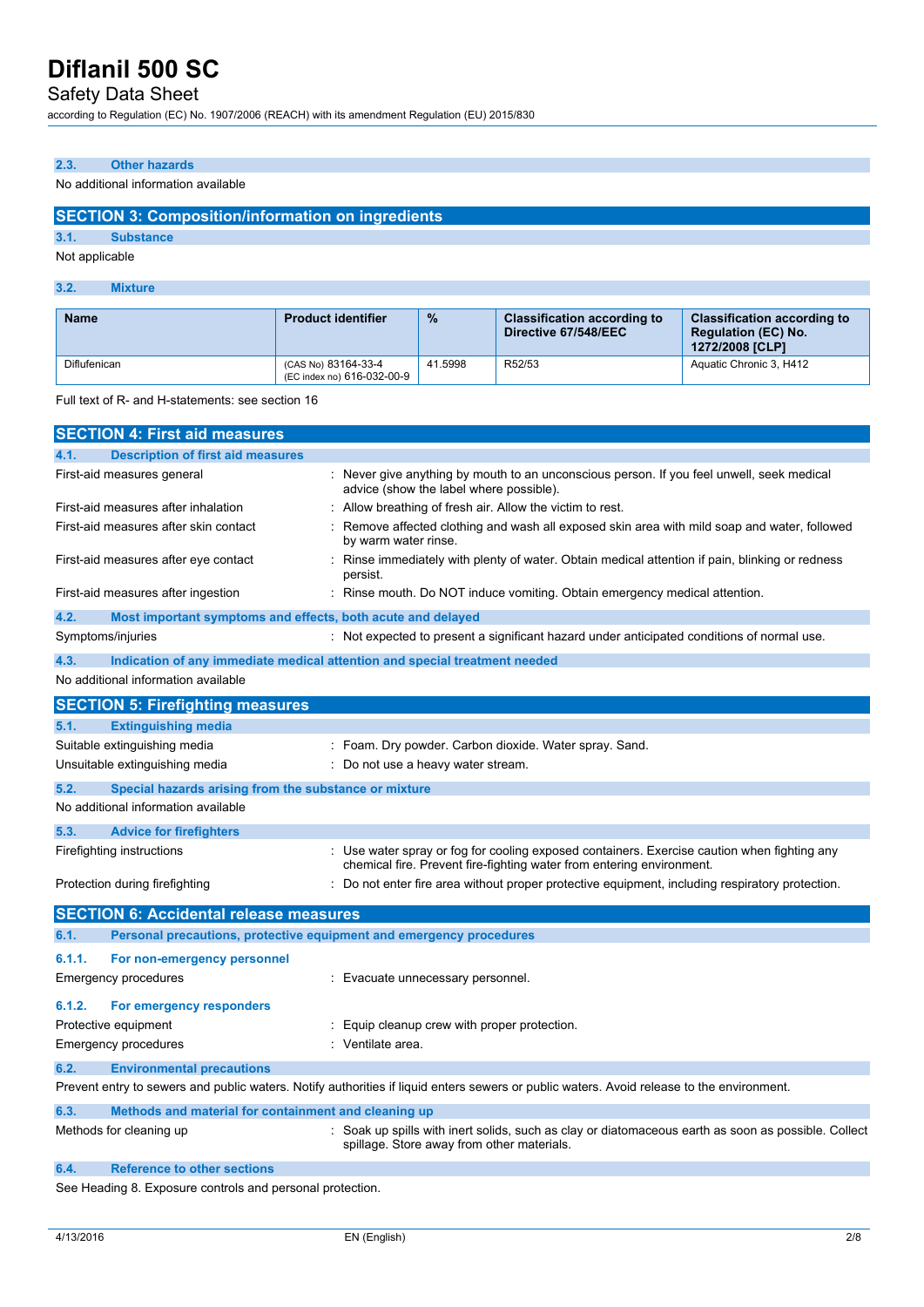# Safety Data Sheet

according to Regulation (EC) No. 1907/2006 (REACH) with its amendment Regulation (EU) 2015/830

|                                                         | <b>SECTION 7: Handling and storage</b>                       |                                                                                                                                                                                                      |
|---------------------------------------------------------|--------------------------------------------------------------|------------------------------------------------------------------------------------------------------------------------------------------------------------------------------------------------------|
| 7.1.                                                    | <b>Precautions for safe handling</b>                         |                                                                                                                                                                                                      |
|                                                         | Precautions for safe handling                                | Wash hands and other exposed areas with mild soap and water before eating, drinking or<br>smoking and when leaving work. Provide good ventilation in process area to prevent formation<br>of vapour. |
| 7.2.                                                    | Conditions for safe storage, including any incompatibilities |                                                                                                                                                                                                      |
|                                                         | Storage conditions                                           | Keep only in the original container in a cool, well ventilated place away from : Direct sunlight.<br>Keep container closed when not in use.                                                          |
|                                                         | Incompatible products                                        | Strong bases. Strong acids.                                                                                                                                                                          |
|                                                         | Incompatible materials                                       | : Sources of ignition. Direct sunlight.                                                                                                                                                              |
| 7.3.                                                    | Specific end use(s)                                          |                                                                                                                                                                                                      |
| No additional information available                     |                                                              |                                                                                                                                                                                                      |
| <b>SECTION 8: Exposure controls/personal protection</b> |                                                              |                                                                                                                                                                                                      |

## **8.1. Control parameters**

No additional information available

| 8.2.<br><b>Exposure controls</b>                              |                                        |
|---------------------------------------------------------------|----------------------------------------|
| Personal protective equipment                                 | : Avoid all unnecessary exposure.      |
| Hand protection                                               | : Wear protective gloves               |
| Eye protection                                                | : Chemical goggles or safety glasses   |
| Respiratory protection                                        | : Wear appropriate mask                |
| Other information                                             | Do not eat, drink or smoke during use. |
| <b>SECTION 9: Physical and chemical properties</b>            |                                        |
| Information on basic physical and chemical properties<br>9.1. |                                        |
| Physical state                                                | : Liquid                               |
| Colour                                                        | : white.                               |
| Odour                                                         | $:$ slight.                            |
| Odour threshold                                               | : ppm                                  |
| pH                                                            | : No data available                    |
| pH solution                                                   | $: +/- 7(1%)$                          |
| Relative evaporation rate (butylacetate=1)                    | : No data available                    |
| Melting point                                                 | : No data available                    |
|                                                               |                                        |

| Freezing point                   | : No data available                                |
|----------------------------------|----------------------------------------------------|
| Boiling point                    | : No data available                                |
| Flash point                      | : $>$ 100 °C                                       |
| Auto-ignition temperature        | : $>250 °C$                                        |
| Decomposition temperature        | : No data available                                |
| Flammability (solid, gas)        | : Non flammable                                    |
| Vapour pressure                  | : No data available                                |
| Relative vapour density at 20 °C | : No data available                                |
| Relative density                 | : No data available                                |
| Density                          | : $+/- 1.19$ g/ml                                  |
| Solubility                       | : No data available                                |
| Log Pow                          | : No data available                                |
| Viscosity, kinematic             | : No data available                                |
| Viscosity, dynamic               | : No data available                                |
| Explosive properties             | : Product is not explosive.                        |
| Oxidising properties             | : Non oxidizing material according to EC criteria. |
| Explosive limits                 | No data available                                  |
| 9.2.<br><b>Other information</b> |                                                    |

No additional information available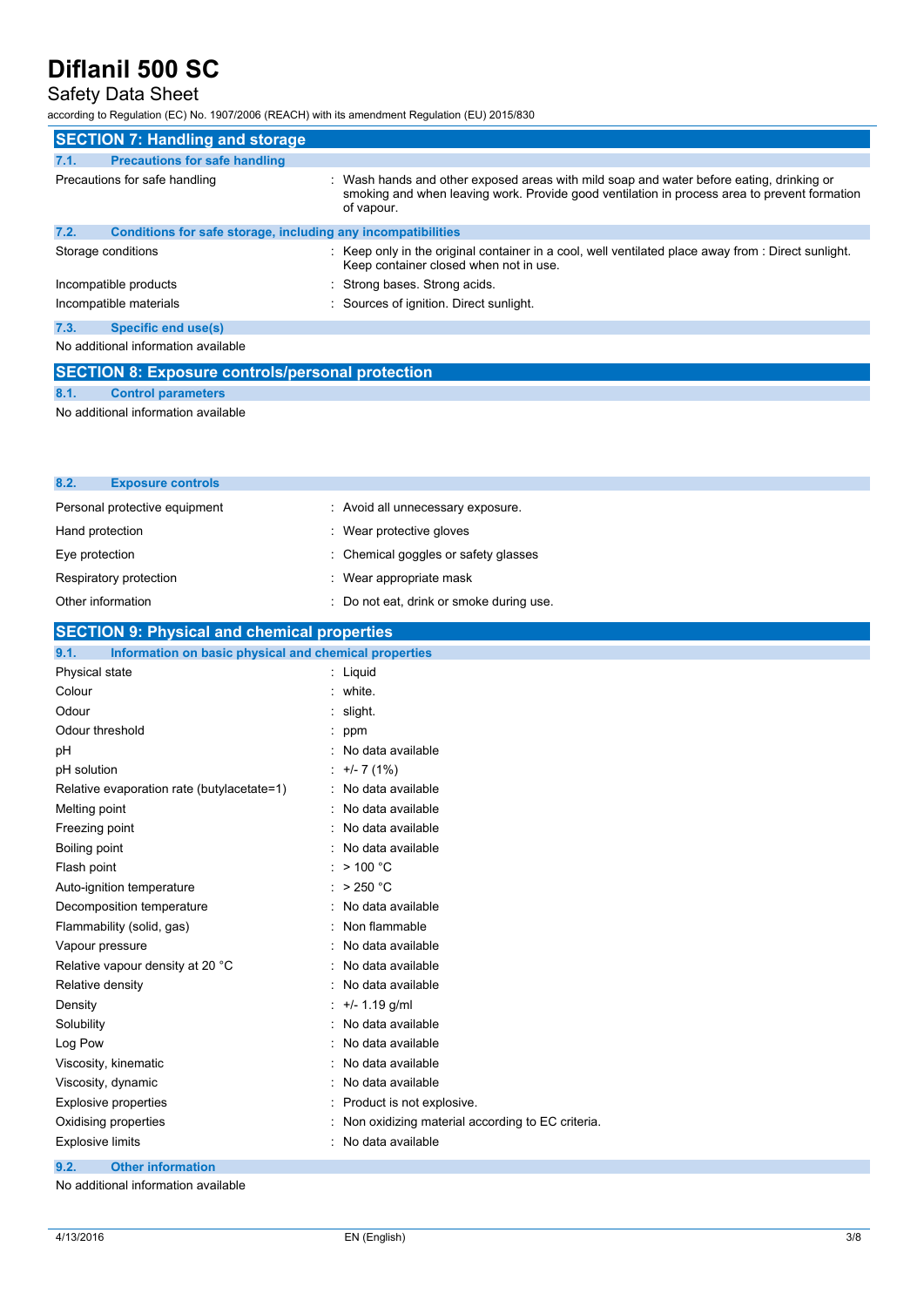# Safety Data Sheet

according to Regulation (EC) No. 1907/2006 (REACH) with its amendment Regulation (EU) 2015/830

|                  | <b>SECTION 10: Stability and reactivity</b>          |
|------------------|------------------------------------------------------|
| 10.1.            | <b>Reactivity</b>                                    |
|                  | No additional information available                  |
| 10.2.            | <b>Chemical stability</b>                            |
| Not established. |                                                      |
| 10.3.            | <b>Possibility of hazardous reactions</b>            |
| Not established. |                                                      |
| 10.4.            | <b>Conditions to avoid</b>                           |
|                  | Direct sunlight. Extremely high or low temperatures. |
| 10.5.            | Incompatible materials                               |
|                  | Strong acids. Strong bases.                          |
| 10.6.            | <b>Hazardous decomposition products</b>              |

fume. Carbon monoxide. Carbon dioxide.

| <b>SECTION 11: Toxicological information</b>           |                                                                   |
|--------------------------------------------------------|-------------------------------------------------------------------|
| Information on toxicological effects<br>11.1.          |                                                                   |
| Acute toxicity                                         | Not classified                                                    |
| Diflanil 500 SC                                        |                                                                   |
| LD50 oral rat                                          | > 2000 mg/kg                                                      |
| LD50 dermal rat                                        | > 2000 mg/kg                                                      |
| Diflufenican (83164-33-4)                              |                                                                   |
| LD50 oral rat                                          | > 5000 mg/kg bodyweight                                           |
| LD50 dermal rat                                        | > 2000 mg/kg bodyweight                                           |
| Skin corrosion/irritation                              | Not classified                                                    |
| Additional information                                 | Based on available data, the classification criteria are not met  |
| Serious eye damage/irritation                          | Not classified                                                    |
| Additional information                                 | Based on available data, the classification criteria are not met  |
| Respiratory or skin sensitisation                      | Not classified                                                    |
| Additional information                                 | Based on available data, the classification criteria are not met  |
| Germ cell mutagenicity                                 | Not classified                                                    |
|                                                        | Based on available data, the classification criteria are not met  |
| Carcinogenicity                                        | Not classified                                                    |
| Additional information                                 | Based on available data, the classification criteria are not met  |
| Reproductive toxicity                                  | Not classified                                                    |
| Additional information                                 | Based on available data, the classification criteria are not met  |
| Specific target organ toxicity (single exposure)       | Not classified                                                    |
| Additional information                                 | Based on available data, the classification criteria are not met  |
| Specific target organ toxicity (repeated<br>exposure)  | Not classified                                                    |
| Additional information                                 | Based on available data, the classification criteria are not met  |
| Aspiration hazard                                      | Not classified                                                    |
| Additional information                                 | Based on available data, the classification criteria are not met  |
| Potential adverse human health effects and<br>symptoms | Based on available data, the classification criteria are not met. |

| <b>SECTION 12: Ecological information</b> |                                                      |
|-------------------------------------------|------------------------------------------------------|
| 12.1.<br><b>Toxicity</b>                  |                                                      |
| Ecology - water                           | : Harmful to aquatic life with long lasting effects. |
| Diflanil 500 SC                           |                                                      |
| LC50 fish 1                               | > 100 mg/l (96 h) Oncorhynchus mykiss                |
| EC50 Daphnia 1                            | > 100 mg/l (48 h) Daphnia magna                      |
| ErC50 (algae)                             | < 1 mg/l (72 h) Scenedesmus subspicatus              |
| Diflufenican (83164-33-4)                 |                                                      |
| $LC50$ fish 1                             | $> 0.0985$ mg/l C carpio (96h)                       |
| EC50 Daphnia 1                            | > 0.24 mg/l Daphnia magna (48h)                      |
| 4/13/2016                                 | 4/8<br>EN (English)                                  |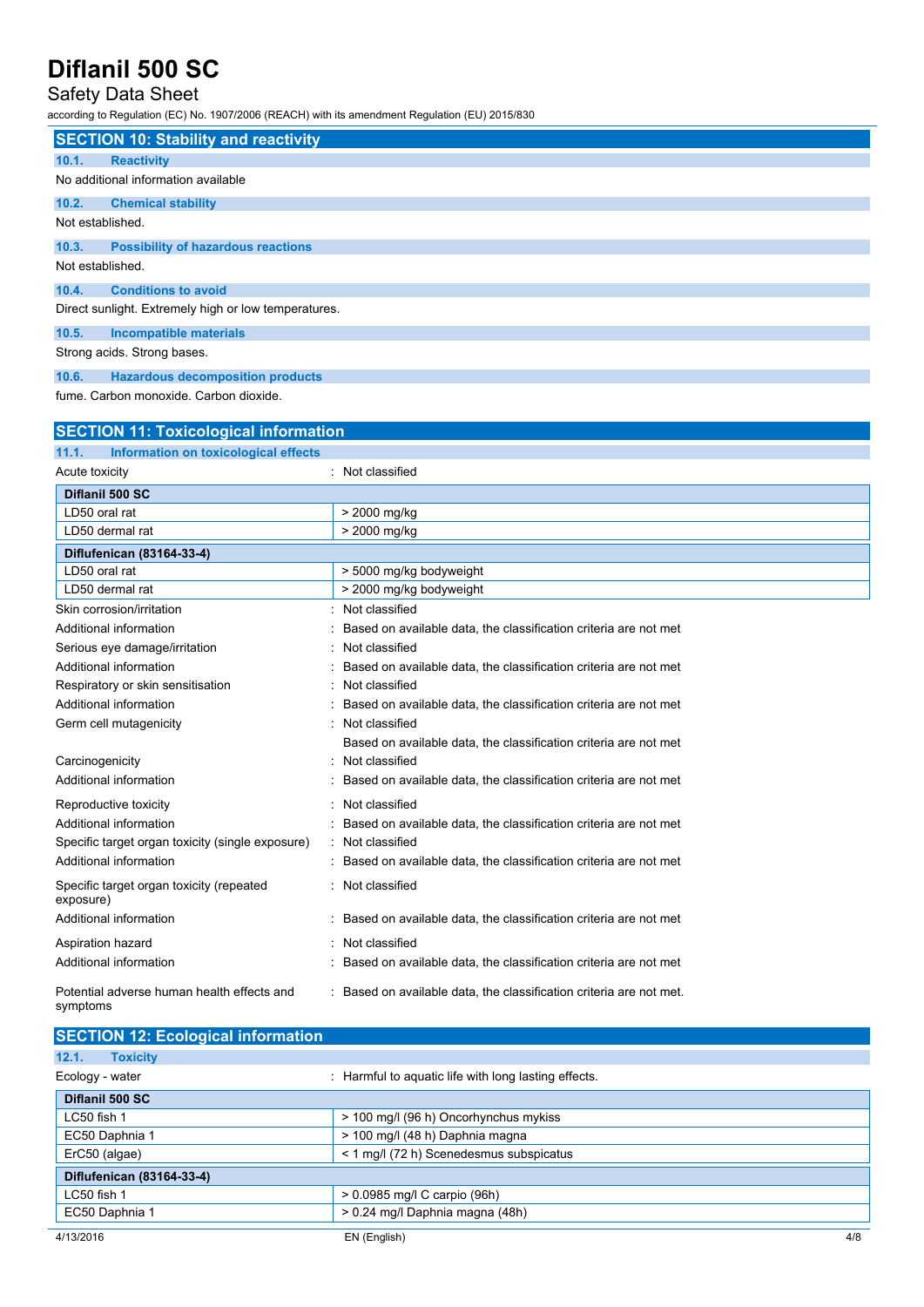# Safety Data Sheet

according to Regulation (EC) No. 1907/2006 (REACH) with its amendment Regulation (EU) 2015/830

| Diflufenican (83164-33-4)                                                                    |                                                                                                                                                   |
|----------------------------------------------------------------------------------------------|---------------------------------------------------------------------------------------------------------------------------------------------------|
| ErC50 (algae)                                                                                | 0.00045 mg/l Scenedesmus subspicatus (72h)                                                                                                        |
|                                                                                              |                                                                                                                                                   |
| 12.2.<br><b>Persistence and degradability</b>                                                |                                                                                                                                                   |
| Diflanil 500 SC                                                                              |                                                                                                                                                   |
| Persistence and degradability                                                                | May cause long-term adverse effects in the environment.                                                                                           |
| Diflufenican (83164-33-4)                                                                    |                                                                                                                                                   |
| Persistence and degradability                                                                | May cause long-term adverse effects in the environment.                                                                                           |
| <b>Bioaccumulative potential</b><br>12.3.                                                    |                                                                                                                                                   |
| Diflanil 500 SC<br>Bioaccumulative potential                                                 | Not established.                                                                                                                                  |
|                                                                                              |                                                                                                                                                   |
| Diflufenican (83164-33-4)<br>Log Pow                                                         | 4.2                                                                                                                                               |
| Bioaccumulative potential                                                                    | Not established.                                                                                                                                  |
| 12.4.<br><b>Mobility in soil</b>                                                             |                                                                                                                                                   |
| No additional information available                                                          |                                                                                                                                                   |
| <b>Results of PBT and vPvB assessment</b><br>12.5.                                           |                                                                                                                                                   |
| No additional information available                                                          |                                                                                                                                                   |
| 12.6.<br><b>Other adverse effects</b>                                                        |                                                                                                                                                   |
| Additional information                                                                       | : Avoid release to the environment                                                                                                                |
| <b>SECTION 13: Disposal considerations</b>                                                   |                                                                                                                                                   |
| 13.1.<br><b>Waste treatment methods</b>                                                      |                                                                                                                                                   |
| Waste disposal recommendations                                                               | Dispose in a safe manner in accordance with local/national regulations.                                                                           |
| Ecology - waste materials                                                                    | : Avoid release to the environment.                                                                                                               |
|                                                                                              |                                                                                                                                                   |
|                                                                                              |                                                                                                                                                   |
| <b>SECTION 14: Transport information</b><br>In accordance with ADR / RID / IMDG / IATA / ADN |                                                                                                                                                   |
| 14.1.<br><b>UN number</b>                                                                    |                                                                                                                                                   |
|                                                                                              | : 3082                                                                                                                                            |
| UN-No. (ADR)                                                                                 | 3082                                                                                                                                              |
| UN-No. (IMDG)                                                                                | 3082                                                                                                                                              |
| UN-No. (IATA)                                                                                | 3082                                                                                                                                              |
| UN-No. (ADN)<br>UN-No. (RID)                                                                 | : 3082                                                                                                                                            |
| 14.2.                                                                                        |                                                                                                                                                   |
| UN proper shipping name                                                                      |                                                                                                                                                   |
| Proper Shipping Name (ADR)<br>Proper Shipping Name (IMDG)                                    | ENVIRONMENTALLY HAZARDOUS SUBSTANCE, LIQUID, N.O.S.<br>ENVIRONMENTALLY HAZARDOUS SUBSTANCE, LIQUID, N.O.S.                                        |
| Proper Shipping Name (IATA)                                                                  | Environmentally hazardous substance, liquid, n.o.s.                                                                                               |
| Proper Shipping Name (ADN)                                                                   | ENVIRONMENTALLY HAZARDOUS SUBSTANCE, LIQUID, N.O.S.                                                                                               |
| Proper Shipping Name (RID)                                                                   | ENVIRONMENTALLY HAZARDOUS SUBSTANCE, LIQUID, N.O.S.                                                                                               |
| Transport document description (ADR)                                                         | UN 3082 ENVIRONMENTALLY HAZARDOUS SUBSTANCE, LIQUID, N.O.S. (diflufenican), 9,                                                                    |
| Transport document description (IMDG)                                                        | III, $(E)$<br>: UN 3082 ENVIRONMENTALLY HAZARDOUS SUBSTANCE, LIQUID, N.O.S., 9, III, MARINE                                                       |
| Transport document description (IATA)                                                        | POLLUTANT/ENVIRONMENTALLY HAZARDOUS<br>: UN 3082 Environmentally hazardous substance, liquid, n.o.s., 9, III, ENVIRONMENTALLY<br><b>HAZARDOUS</b> |
| Transport document description (ADN)                                                         | : UN 3082 ENVIRONMENTALLY HAZARDOUS SUBSTANCE, LIQUID, N.O.S., 9, III,<br>ENVIRONMENTALLY HAZARDOUS                                               |
| Transport document description (RID)                                                         | : UN 3082 ENVIRONMENTALLY HAZARDOUS SUBSTANCE, LIQUID, N.O.S., 9, III,<br>ENVIRONMENTALLY HAZARDOUS                                               |
| 14.3.<br><b>Transport hazard class(es)</b>                                                   |                                                                                                                                                   |
| <b>ADR</b><br>Transport hazard class(es) (ADR)                                               | : 9                                                                                                                                               |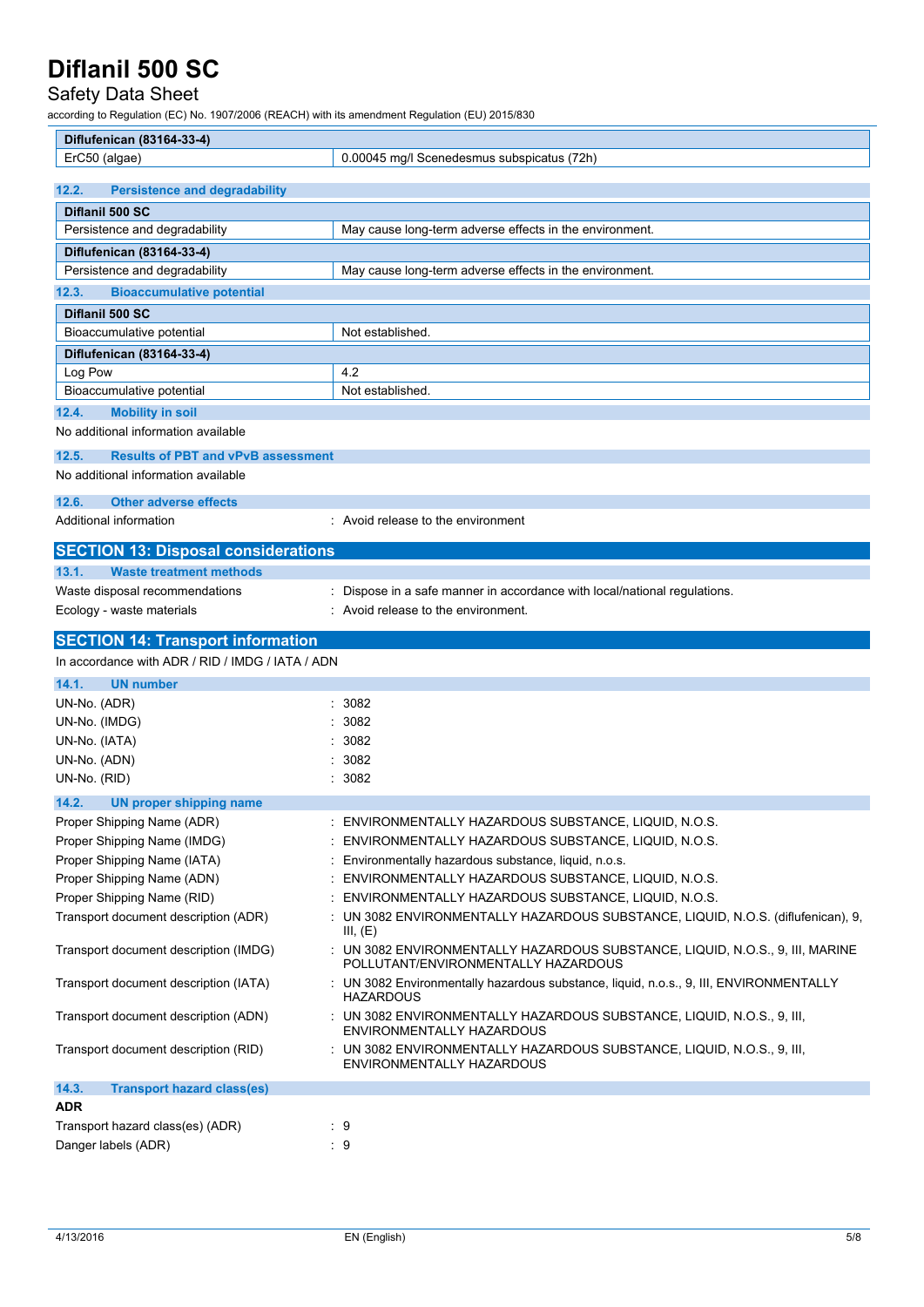# Safety Data Sheet

according to Regulation (EC) No. 1907/2006 (REACH) with its amendment Regulation (EU) 2015/830

:



### **IMDG**

Transport hazard class(es) (IMDG) : 9 Danger labels (IMDG)  $\qquad \qquad$  : 9



### **IATA**

Transport hazard class(es) (IATA) : 9 Hazard labels (IATA)  $\qquad \qquad$  : 9



Transport hazard class(es) (ADN) : 9 Danger labels (ADN) : 9



### **RID**

Transport hazard class(es) (RID) : 9 Danger labels (RID) : 9



| 14.4.<br><b>Packing group</b>                |                                          |
|----------------------------------------------|------------------------------------------|
| Packing group (ADR)                          | $\pm$ 111                                |
| Packing group (IMDG)                         | $\therefore$ $\blacksquare$              |
| Packing group (IATA)                         | $\therefore$ $\blacksquare$              |
| Packing group (ADN)                          | $\pm$ 111                                |
| Packing group (RID)                          | $\therefore$ III.                        |
| <b>Environmental hazards</b><br>14.5.        |                                          |
| Dangerous for the environment                | : Yes                                    |
| Marine pollutant                             | : Yes                                    |
| Other information                            | : No supplementary information available |
| <b>Special precautions for user</b><br>14.6. |                                          |
| - Overland transport                         |                                          |
| Classification code (ADR)                    | : M6                                     |
|                                              |                                          |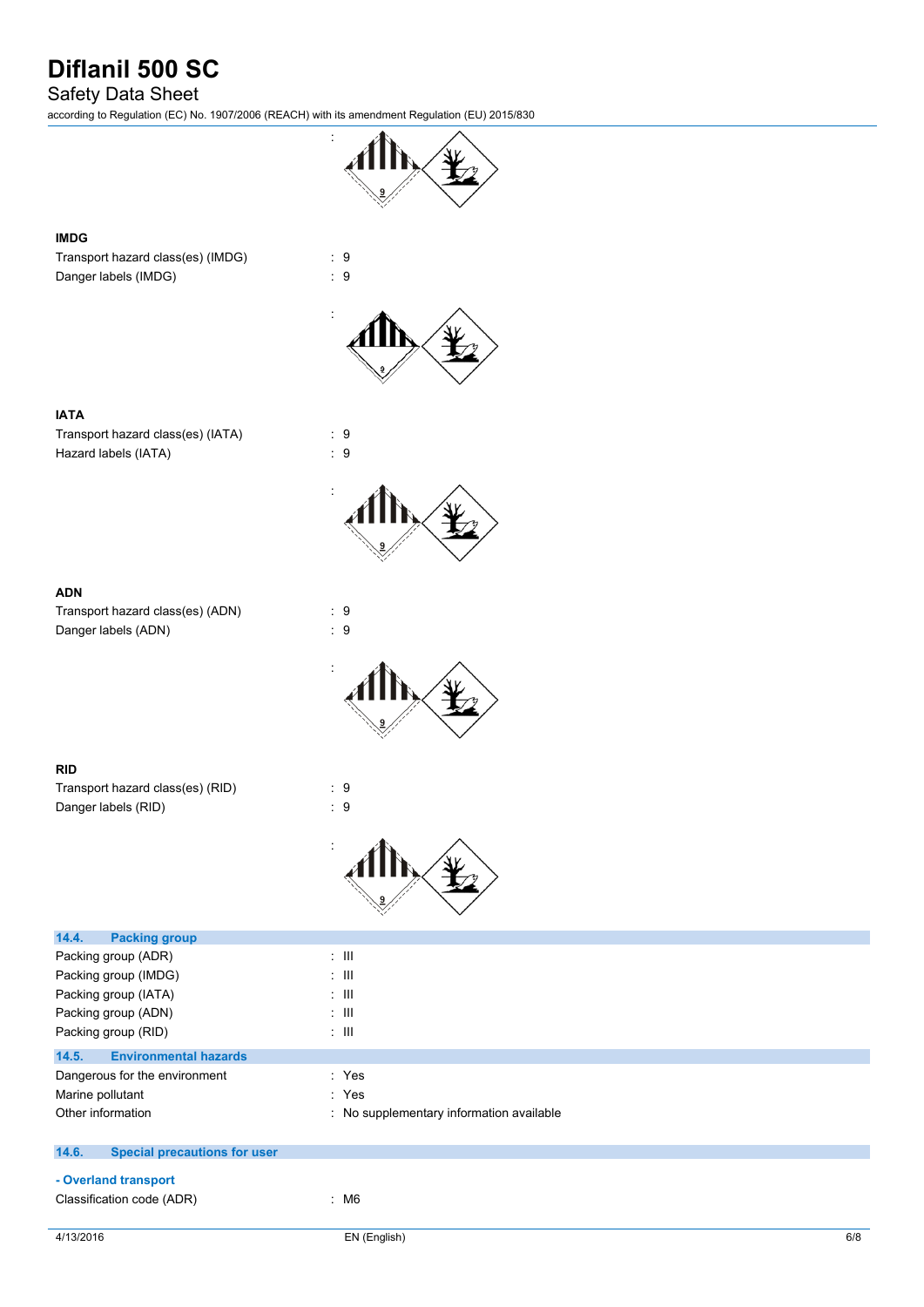# Safety Data Sheet

according to Regulation (EC) No. 1907/2006 (REACH) with its amendment Regulation (EU) 2015/830

| Special provisions (ADR)                                                   | : 274, 335, 601             |     |
|----------------------------------------------------------------------------|-----------------------------|-----|
| Limited quantities (ADR)                                                   | $\therefore$ 51             |     |
| Excepted quantities (ADR)                                                  | $\therefore$ E1             |     |
| Packing instructions (ADR)                                                 | $:$ P001, IBC03, LP01, R001 |     |
| Special packing provisions (ADR)                                           | $:$ PP1                     |     |
| Mixed packing provisions (ADR)                                             | : MP19                      |     |
| Portable tank and bulk container instructions<br>(ADR)                     | : T4                        |     |
| Portable tank and bulk container special<br>provisions (ADR)               | : TP1, TP29                 |     |
| Tank code (ADR)                                                            | : LGBV                      |     |
| Vehicle for tank carriage                                                  | : AT                        |     |
| Transport category (ADR)                                                   | : 3                         |     |
| Special provisions for carriage - Packages<br>(ADR)                        | : V12                       |     |
| Special provisions for carriage - Loading,<br>unloading and handling (ADR) | $\therefore$ CV13           |     |
| Hazard identification number (Kemler No.)                                  | $\therefore$ 90             |     |
| Orange plates                                                              |                             |     |
|                                                                            |                             |     |
| Tunnel restriction code (ADR)                                              | ÷Ε                          |     |
| - Transport by sea                                                         |                             |     |
| Special provisions (IMDG)                                                  | : 274, 335                  |     |
| Limited quantities (IMDG)                                                  | : 5L                        |     |
| Excepted quantities (IMDG)                                                 | $\therefore$ E1             |     |
| Packing instructions (IMDG)                                                | : P001, LP01                |     |
| Special packing provisions (IMDG)                                          | $:$ PP1                     |     |
| IBC packing instructions (IMDG)                                            | : IBC03                     |     |
| Tank instructions (IMDG)                                                   | : T4                        |     |
| Tank special provisions (IMDG)                                             | : TP2, TP29                 |     |
| EmS-No. (Fire)                                                             | $: F-A$                     |     |
| EmS-No. (Spillage)                                                         | $: S-F$                     |     |
| Stowage category (IMDG)                                                    | : A                         |     |
|                                                                            |                             |     |
| - Air transport                                                            |                             |     |
| PCA Excepted quantities (IATA)                                             | : E1                        |     |
| PCA Limited quantities (IATA)                                              | : Y964                      |     |
| PCA limited quantity max net quantity (IATA)                               | : 30kgG                     |     |
| PCA packing instructions (IATA)                                            | : 964                       |     |
| PCA max net quantity (IATA)                                                | : 450L                      |     |
| CAO packing instructions (IATA)                                            | : 964<br>: 450L             |     |
| CAO max net quantity (IATA)                                                | : A97, A158                 |     |
| Special provisions (IATA)<br>ERG code (IATA)                               | : 9L                        |     |
| - Inland waterway transport                                                |                             |     |
| Classification code (ADN)                                                  | : M6                        |     |
| Special provisions (ADN)                                                   | : 274, 335, 61              |     |
| Limited quantities (ADN)                                                   | : 5L                        |     |
| Excepted quantities (ADN)                                                  | $\therefore$ E1             |     |
| Carriage permitted (ADN)                                                   | : T                         |     |
| Equipment required (ADN)                                                   | $:$ PP                      |     |
| Number of blue cones/lights (ADN)                                          | $\therefore$ 0              |     |
| - Rail transport                                                           |                             |     |
| Classification code (RID)                                                  | : M6                        |     |
| Special provisions (RID)                                                   | : 274, 335, 601             |     |
| Limited quantities (RID)                                                   | : 5L                        |     |
| 4/13/2016                                                                  | EN (English)                | 7/8 |